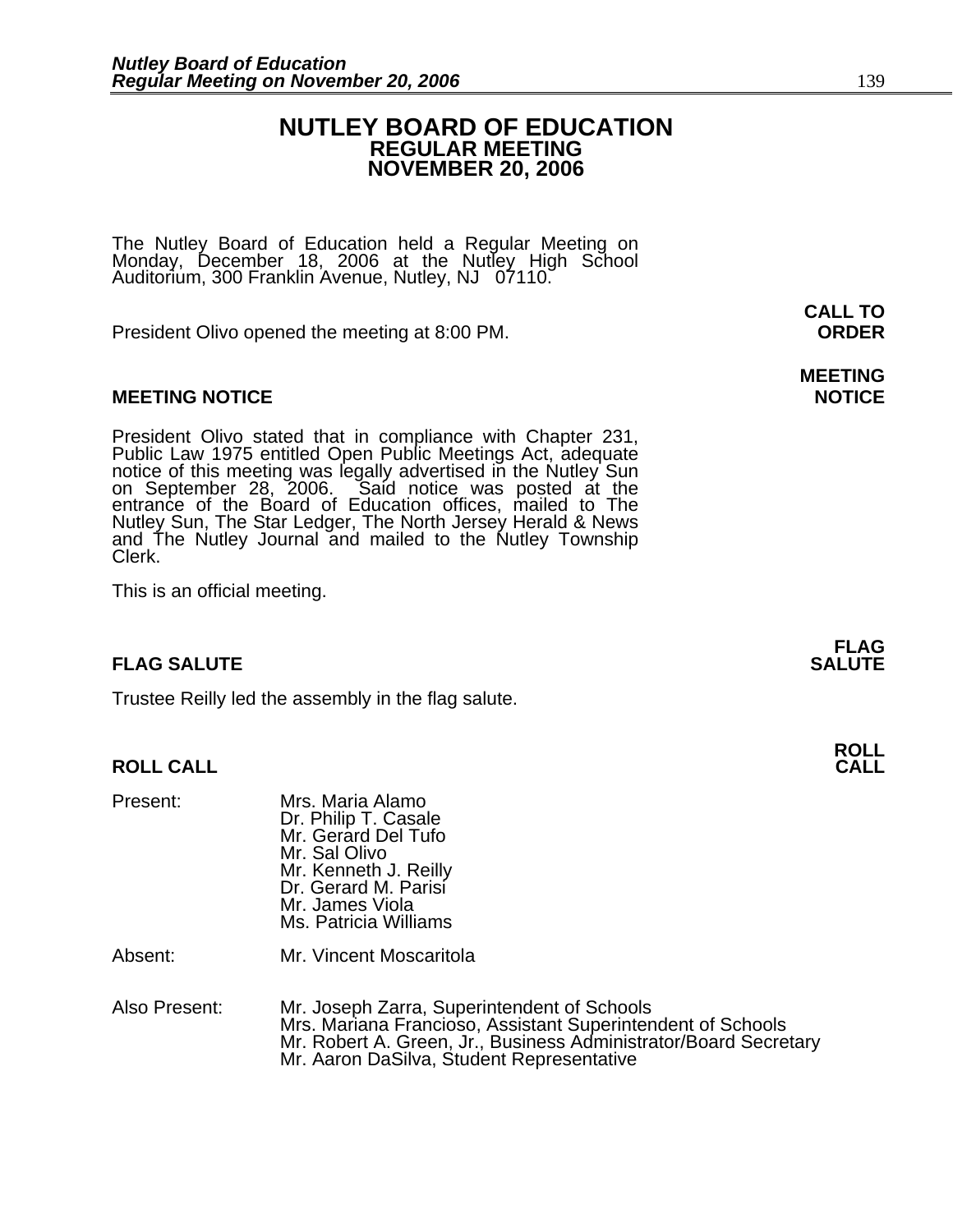### **APPROVAL OF MINUTES APPROVE**

BE IT RESOLVED that the Board of Education approves the following minutes:

 October 16, 2006 – Regular Meeting October 16, 2006 – Closed Executive Session

Trustee Parisi moved, Trustee Alamo seconded, and the Board unanimously approved by voice vote a motion to approve the minutes as listed.

#### **CORRESPONDENCE CORRESPONDENCE**

Board Secretary Green read, and the trustees acknowledged, the following items of correspondence:

A copy of a letter sent from the Nutley Parent Advocacy Network to Mr. Spezio, Building Inspector at the Nutley Township Building Department.

#### **SPECIAL ORDER OF BUSINESS SPECIAL ORDER**

Superintendent Zarra welcomed everyone in attendance and announced that awards would be presented tonight to students for their outstanding achievements throughout the district.

Mr. Catrambone, Mr. Vitkovsky, Mr. Cundari, Ms. Romaglia and Ms. De Rosa presented the awards to the students.

Mr. Piro presented awards of recognition to all contributors to the Oval Project.

#### **MOTION TO RECESS TO EXECUTIVE SESSION**

At 8:49 PM Trustee Parisi moved, and Trustee Del Tufo seconded, the following resolution:

WHEREAS, the Board of Education will be discussing matters exempt from public discussion pursuant to N.J.S.A. 10:4-12,

NOW, THEREFORE, BE IT RESOLVED that the Board of Education recess to closed executive session at this time in the conference room to discuss personnel, litigation, negotiations, and student matters.

BE IT FURTHER RESOLVED that the results of the discussions will be made public by inclusion on the agenda of a subsequent meeting of the Board of Education or when the reasons for discussing such matters in closed session no longer exist.

The motion was unanimously approved by voice vote.

## **OF BUSINESS A**

 **RECESS EXECUTIVE SESSION**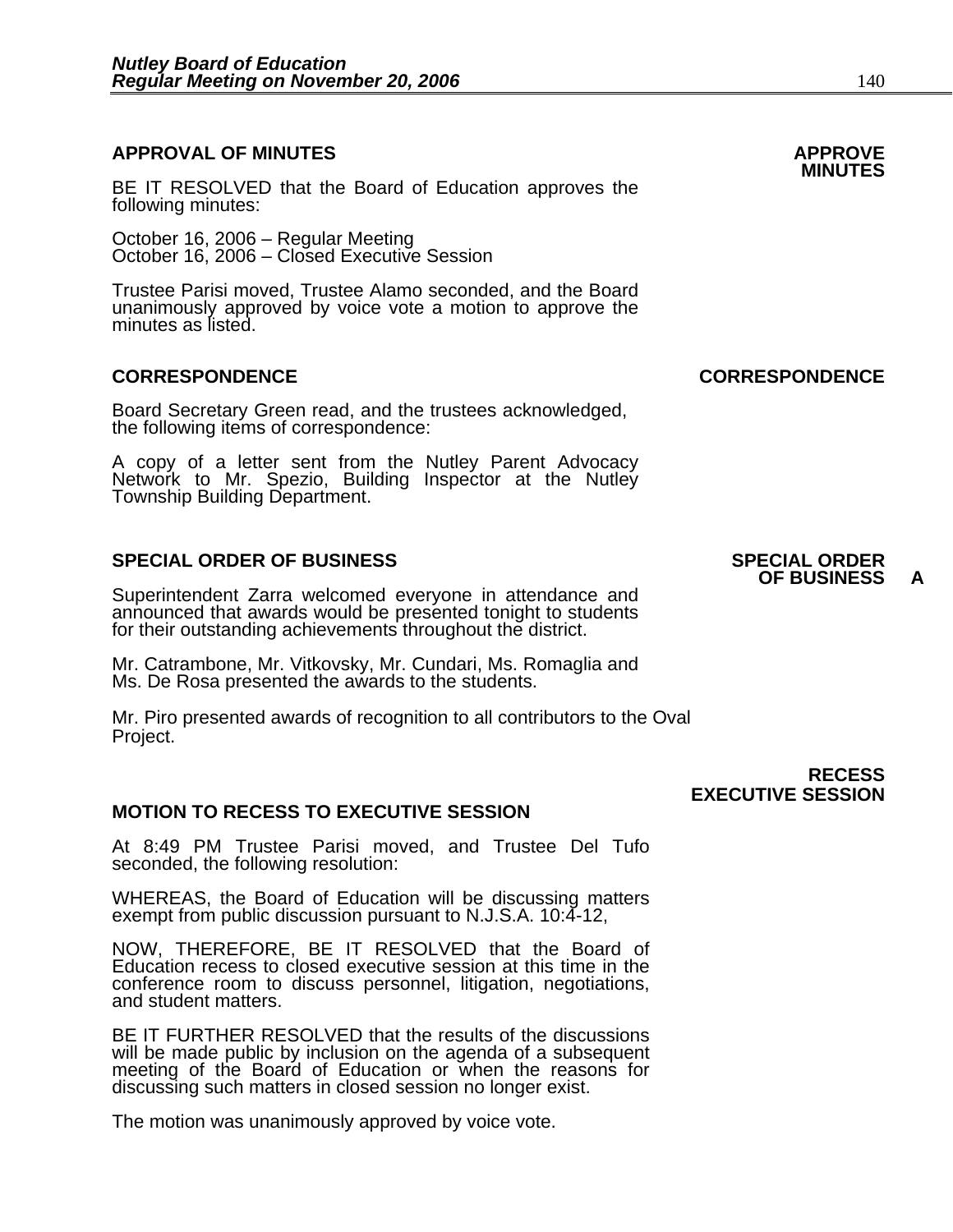#### **RECONVENE MEETING RECONVENE**

At 9:14 PM Trust Del Tufo moved, Trustee Reilly seconded, and the Board unanimously approved by voice vote a motion to reconvene the open public meeting.

#### **SUPERINTENDENT'S REPORT SUPT'S REPORT A**

Superintendent Zarra presented the Superintendent's Report dated November 20, 2006, Schedule A, which is appended to the minutes of this meeting, and briefly summarized its contents.

#### **BOARD SECRETARY'S REPORT**

Board Secretary Green presented the Board Secretary's Report dated November 20, 2006 and spoke about the following items:

-District Wide Ceiling Report Available -FMS Air Quality Report Available -Next meeting should have resolution to approve the Yantacaw Ceiling Report

#### **COMMITTEE REPORTS REPORTS**

| Aaron DeSilva           | - Student Representative Report          |
|-------------------------|------------------------------------------|
| <b>Trustee Alamo</b>    | - Academic Committee                     |
| Trustee Del Tufo        | - Facilities Committee                   |
| <b>Trustee Williams</b> | - Dress Code Policy                      |
| <b>Trustee Viola</b>    | - Gang Awareness & Referendum Newsletter |
| <b>President Olivo</b>  | - Washington Parking Improvement Plan    |

### **HEARING OF CITIZENS (Resolutions Only) HEARING OF CITIZENS**

Time was allowed for comments and questions from the public on proposed resolutions.

Resident Terry Quirk, Representative for the Nutley Parent Advocacy Network, asked for clarification on Superintendent's Resolutions Nos. 4, 5 and 18.

**BOARD SECRETARY'S**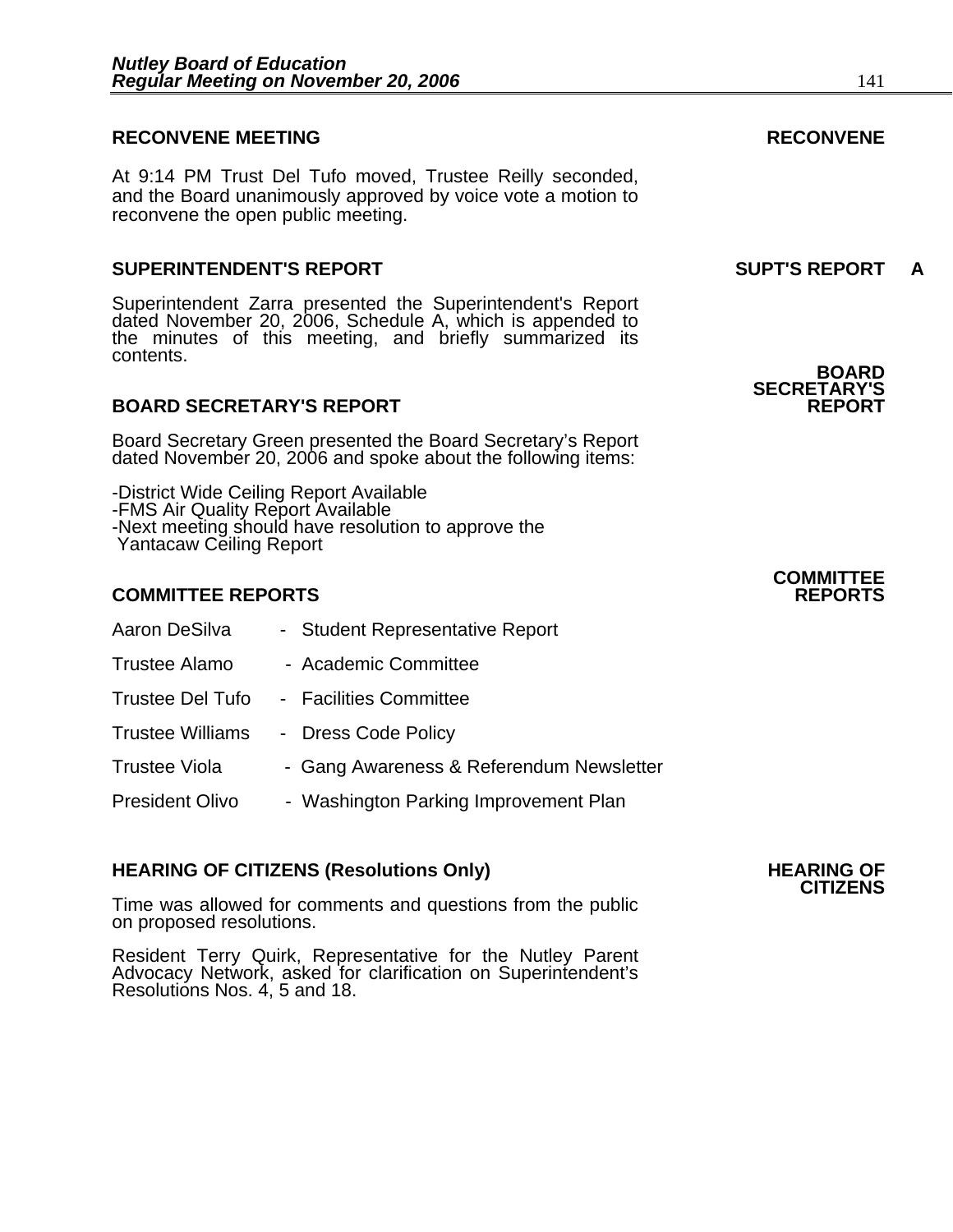### **SUPERINTENDENT'S RESOLUTIONS EXAMPLE ASSESSED ASSESSED ASSESSED ASSESSED ASSESSED ASSESSED ASSESSED ASSESSED ASSESSED ASSESSED ASSESSED ASSESSED ASSESSED ASSESSED ASSESSED ASSESSED ASSESSED ASSESSED ASSESSED ASSESSED AS**

Trustee Viola moved, Trustee Parisi seconded, a motion that the Board approves the Superintendent's Resolutions numbers 1 through 21 as listed below.

Resolutions 1 through 21 were unanimously approved by roll call vote.

#### 1. **RESIGNATION – Athletics**

BE IT RESOLVED that the Board of Education approves the resignation of Mr. John Schwarz, as Assistant Cross Country Coach effective November, 2006.

#### 2. **RESIGNATION – Teacher**

BE IT RESOLVED that the Board of Education approves the acceptance of the resignation of Mrs. Jacqueline Maddi, Special Education teacher, effective January 1, 2007. **RESIGN PERM RESIGN PERM** 

#### 3. **RESIGNATION – Permanent Unassigned Substitute**

BE IT RESOLVED that the Board of Education approves the<br>resignation of Mr. Vincent Escalona, as Permanent Unassigned Substitute, effective October 27, 2006.<br>**RESCIND PERM** 

#### 4. **RESCIND APPOINTMENT – Permanent Unassigned Substitute**

BE IT RESOLVED that the Board of Education rescind the appointment of Mrs. Marie Sanders as permanent unassigned substitute approved at the July 24, 2006 Board Meeting.

#### 5. **RESCIND APPOINTMENTS – Part-time Aides**

BE IT RESOLVED that the Board of Education rescind the appointments of the following personnel:

Maria Ferinde – Resolution–Reappointments Part-time School Aides-Schedule E-approved at the August 28, 2006 Board Meeting.

Mary Ann Minichini - Resolution-Appointments-Part-time School Aides-approved at the September 11, 2006 Special Board Meeting.

**RESIGN ATHLETICS** 

> **RESIGN TEACHER**

## **UNASSIGNED SUB**

**UNASSIGNED SUB** 

#### **RESCIND PERM UNASSIGNED SUB**

## **RESOLUTIONS**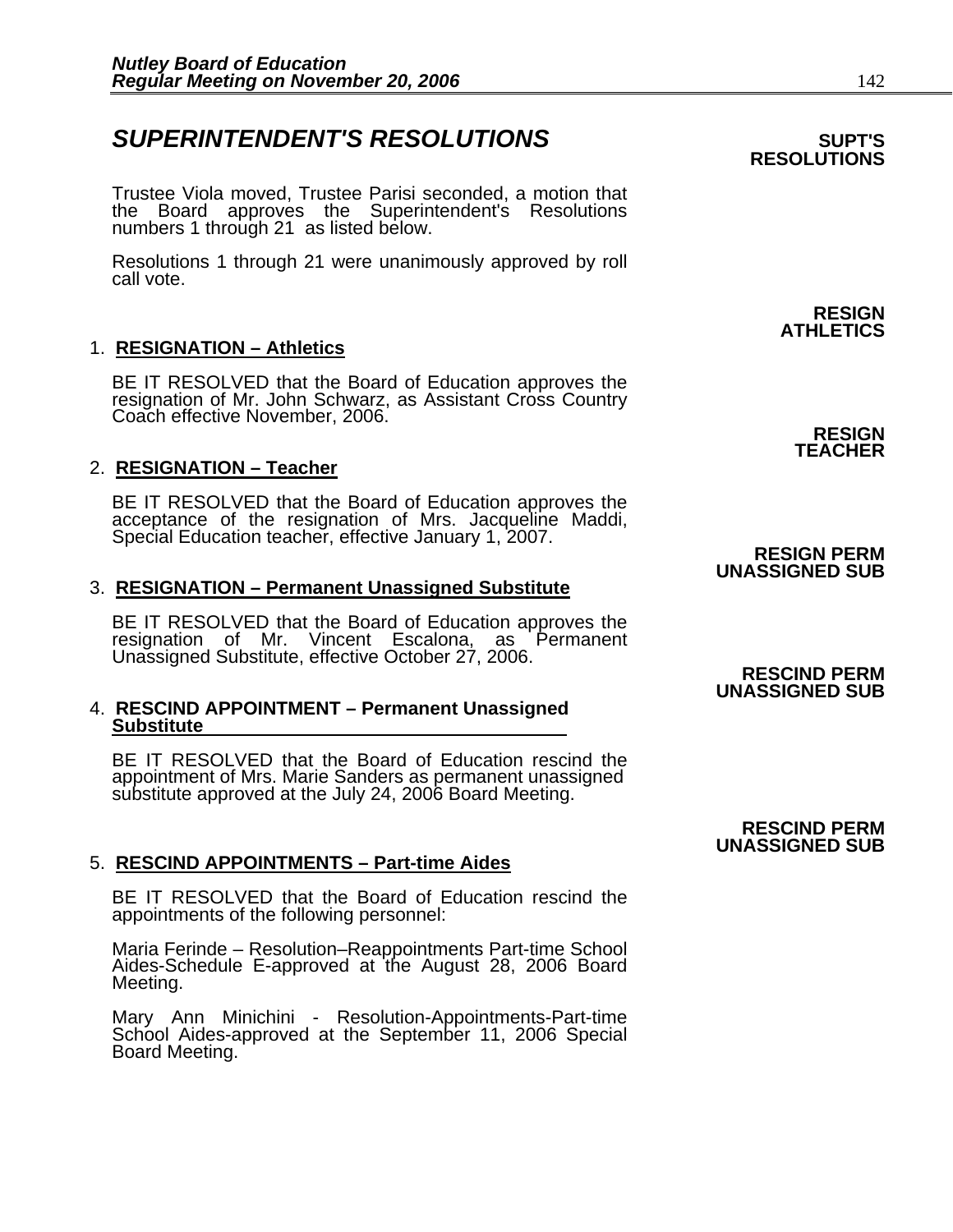#### 6. **AMENDING RESOLUTION – Leave of Absence B&G Employee & Appointment of B&G Employee**

BE IT RESOLVED that the Board of Education approves the amending of the resolution, approved at the March 27, 2006 Board Meeting for Kwabena Opong to reflect a change in the return date to November 27, 2006.

BE IT FURTHER RESOLVED that the Board of Education appoints Kwabena Opong as Custodian, at the annual salary of \$49,000 (prorated), Group 2 – Step 14 , effective November 27, 2006 with longevity \$1,700 (prorated), night stipend \$3,700 (prorated) and \$500 black seal (prorated) in accordance with the 2006-07 salary guide.

#### 7. **LEAVE OF ABSENCE – Teacher** j

BE IT RESOLVED that the Board of Education approves a childrearing leave of absence for Mrs. Michelle Shahinian effective December 8, 2006 through February 2, 2007, with a return date of February 5, 2007. **LEAVE** 

#### 8. **LEAVE OF ABSENCE – Teacher**

BE IT RESOLVED that the Board of Education approves a childrearing leave of absence for Mrs. Kimberly Algieri effective December 1, 2006 through April 6, 2007, with a<br>return date of April 9, 2007.

#### 9. **LEAVE OF ABSENCE – Teacher**

BE IT RESOLVED that the Board of Education approves a childrearing leave of absence for Mrs. Heather McGovern effective January 16, 2007 through June 30, 2007, with a return date of September 1, 2007.

#### 10. **LEAVE OF ABSENCE – Part-time Aide**

BE IT RESOLVED that the Board of Education approves a medical leave of absence without pay for Mrs. Lisa Liaci from October 20, 2006 through December 29, 2006, with a return date of January 2, 2007.

**TEACHER** 

**LEAVE TEACHER** 

**LEAVE P.T. AIDE** 

**AMEND LEAVE & APPOINT OF B&G** 

**EMPLOYEE**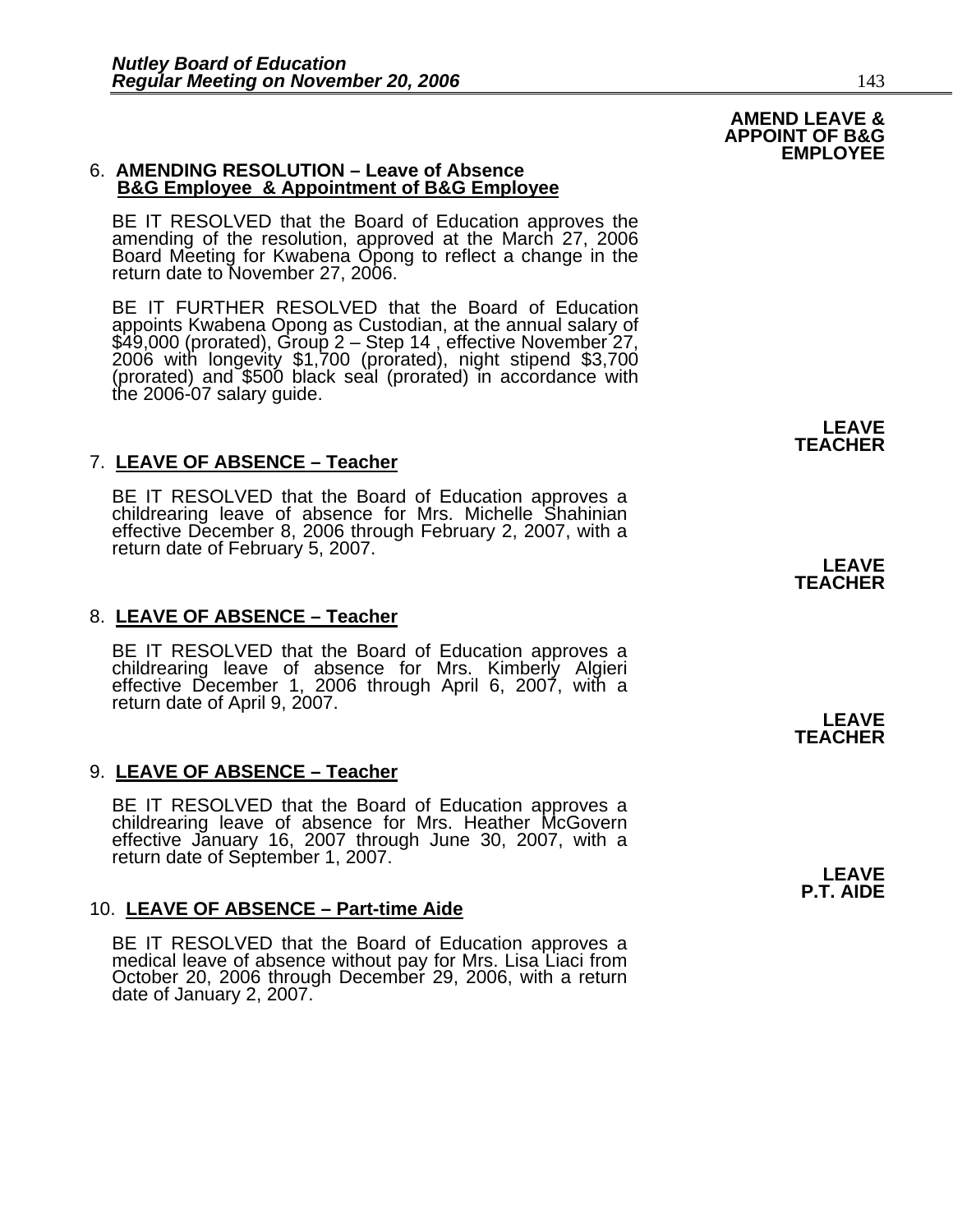#### 11. **APPOINTMENT – Professional Staff**

BE IT RESOLVED that the Board of Education approves the appointment of Mrs. Marie Sanders as teacher for the 2006- 07 school year, effective November 21, 2006 at the annual salary of \$43,950, B.A. Step 8, in accordance with the 2006- 07 Téachers' Salary Guide.

#### 12. **APPOINTMENTS – Instructional Aides**

BE IT RESOLVED that the Board of Education approves the appointment of the instructional aides listed below, effective November 21, 2006, for the 2006-07 school year, at the classification and step as indicated in accordance with the classification and step as indicated in accordance with the 2006-07 Secretarial Guide:

| Name | <b>Step</b> | Salary |
|------|-------------|--------|
|------|-------------|--------|

| Maria Ferinde      | \$17,000 |
|--------------------|----------|
| Mary Ann Minichini | 17,000   |

#### 13. **APPOINTMENT – BOE Extended Day Program**

BE IT RESOLVED that the Board of Education approves the appointment of Ms. Lynn Johnson as a part-time substitute Child Care Instructor for the 2006-07 school year at the hourly rate of \$25.00.

#### 14. **APPOINTMENTS – Teacher Substitutes**

BE IT RESOLVED that the Board of Education approves the appointments of the teacher substitutes listed on the attached Schedule B for the 2006-07 school year.

#### 15. **APPOINTMENTS – Athletics**

BE IT RESOLVED that the Board of Education approves the Winter athletic appointments listed on the attached Schedule C for the 2006-07 school year on the salary guide at the classification and step as indicated in accordance with the 2006-07 Coaches Salary Guide.

#### **APPOINT PROF. STAFF**

**APPOINT INSTRUCT. AIDES** 

#### **APPOINT BOE EXTENDED DAY**

#### **APPOINT TEACHER SUBS B**

**APPOINT ATHLETICS C**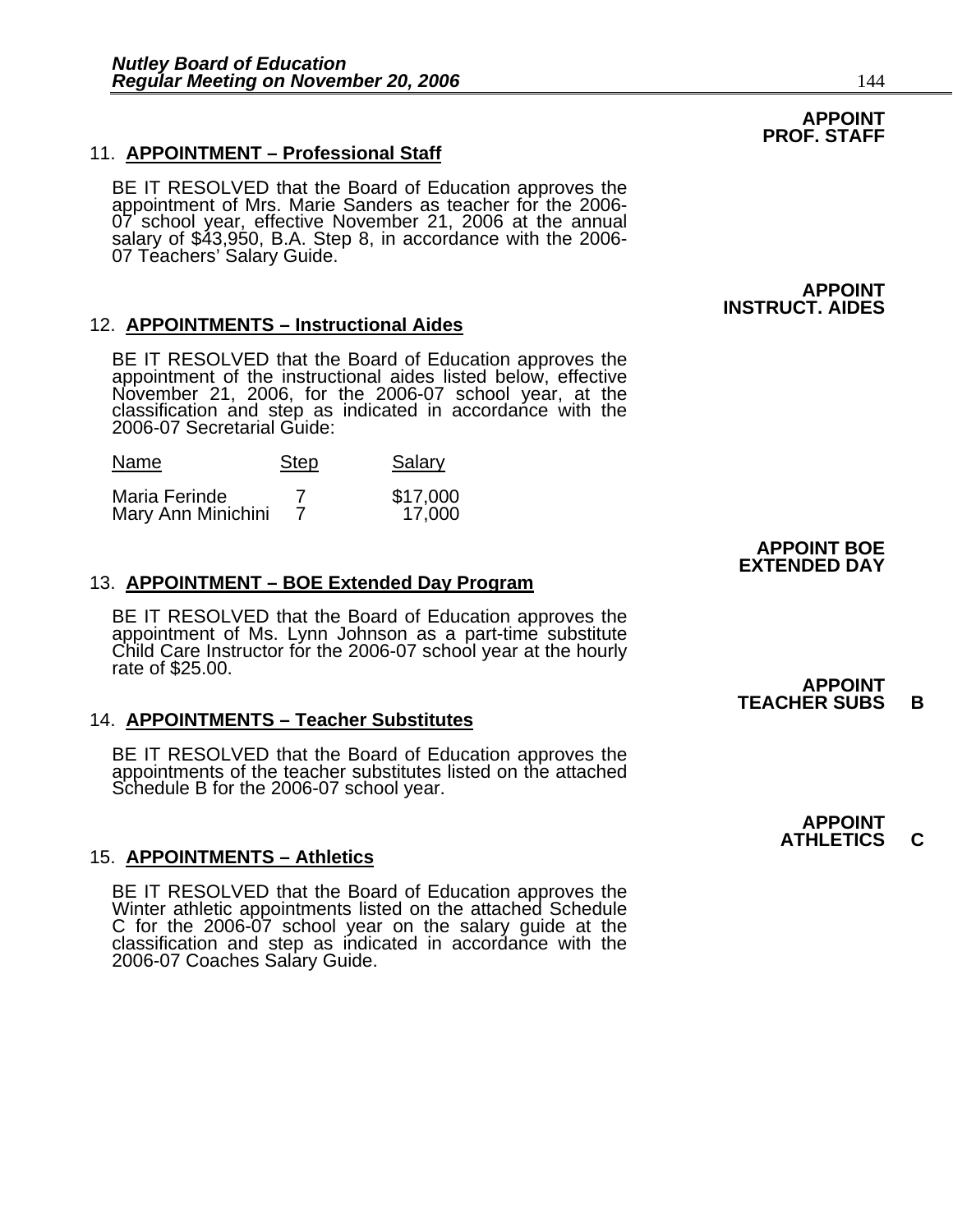#### 16. **APPOINTMENTS – Volunteer Coach**

BE IT RESOLVED that the Board of Education approves the appointments for the personnel listed below for Volunteer Ice Hockey Coach for the 2006-07 school year:

Michael Falco George Perdon

#### 17. **APPOINTMENTS – Substitutes**

BE IT RESOLVED that the Board of Education approves the following substitutes for the 2006-07 school year:

School Aides

Angela Gil Nora Maciel Kim Saporito

### 18. **APPOINTMENTS – Residency Officers**

BE IT RESOLVED that the Board of Education approves the hiring of Kenneth Neri and Nicholas Ugliarolo to do residency investigations at a cost of \$35.00/hr. not to exceed a total of \$2,800.

#### 19. **EXTRA COMPENSATION**

BE IT RESOLVED that the Board of Education approves the following personnel be paid extra compensation in the amounts indicated for services rendered:

#### **PAYMENT FOR HEALTH DYNAMICS CLASSES – Month of October, 2006**

Rose Cioffi **\$250.00** 

#### **PAYMENT FOR SUMMER HOURS – Speech Therapy Sessions – July and August, 2006**

Donna Zarra  $$550.00$ 

#### **APPOINT VOL. COACH**

**APPOINT SUBS** 

#### **APPOINT RESIDENCY OFFICERS**

**EXTRA COMP**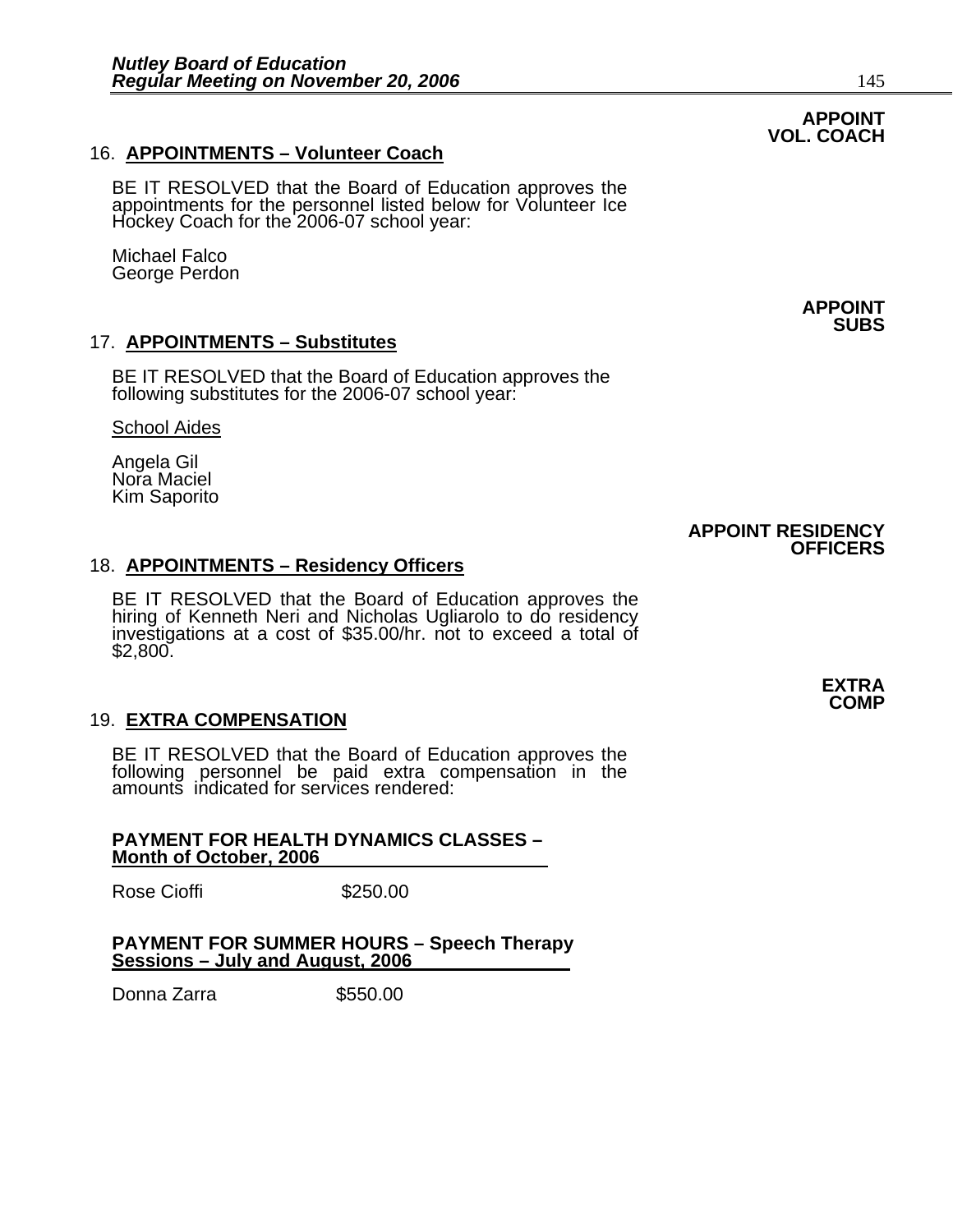#### **PAYMENT FOR SAT REVIEW CLASSES – October 2, 5, 12, 16, 19, 23, 26, 30 and November 2, 2006**

| Jenifer Hecht          | \$935.28 |
|------------------------|----------|
| Leann Martin           | 935.28   |
| <b>Cheryl Rossillo</b> | 623.52   |

#### **PAYMENT FOR G.A.T.E. COMMITTEE – October 25, 2006**

| <b>Mary Balitsos</b> | \$51.96 |
|----------------------|---------|
| Grayce Berk          | 51.96   |
| <b>Rachel Daly</b>   | 51.96   |
| <b>Tracy Egan</b>    | 51.96   |
| Nancy Falco          | 51.96   |
| Jolinda Griwert      | 51.96   |

#### **PAYMENT FOR CUSTODIAL SAFETY MEETING – October 18, 2006**

| <b>Steven Farese</b>         | \$30.00 |
|------------------------------|---------|
| <b>Allan Heinis</b>          | 30.00   |
| Lawrence T. Koster           | 30.00   |
| <b>Christopher Weinstein</b> | 30.00   |

#### **PAYMENT FOR D.A.R.E. CONFLICT RESOLUTION and SCHOOL SAFETY PROGRAM – for the 2006-07 School Year (Title V Funding)**

Natale Ferrara \$3,000.00

#### **PAYMENT FOR THE NEW TITLE I TESTING PROGRAM – for the 2006-07 School Year (Title I Funding)**

Diane Giangeruso \$1,000.00

#### **CENTRAL DETENTION COVERAGE – Month of October, 2006**

### **High School**

| Susanne Baker           | 18.77<br>S |
|-------------------------|------------|
| <b>Vincent Escalona</b> | 18.77      |
| Lori Ferrara            | 112.62     |
| Denise Mazza            | 37.54      |
| Michael Russomanno      | 56.31      |
| Joseph Simko            | 37.54      |
| Lisa Vallo              | 187.70     |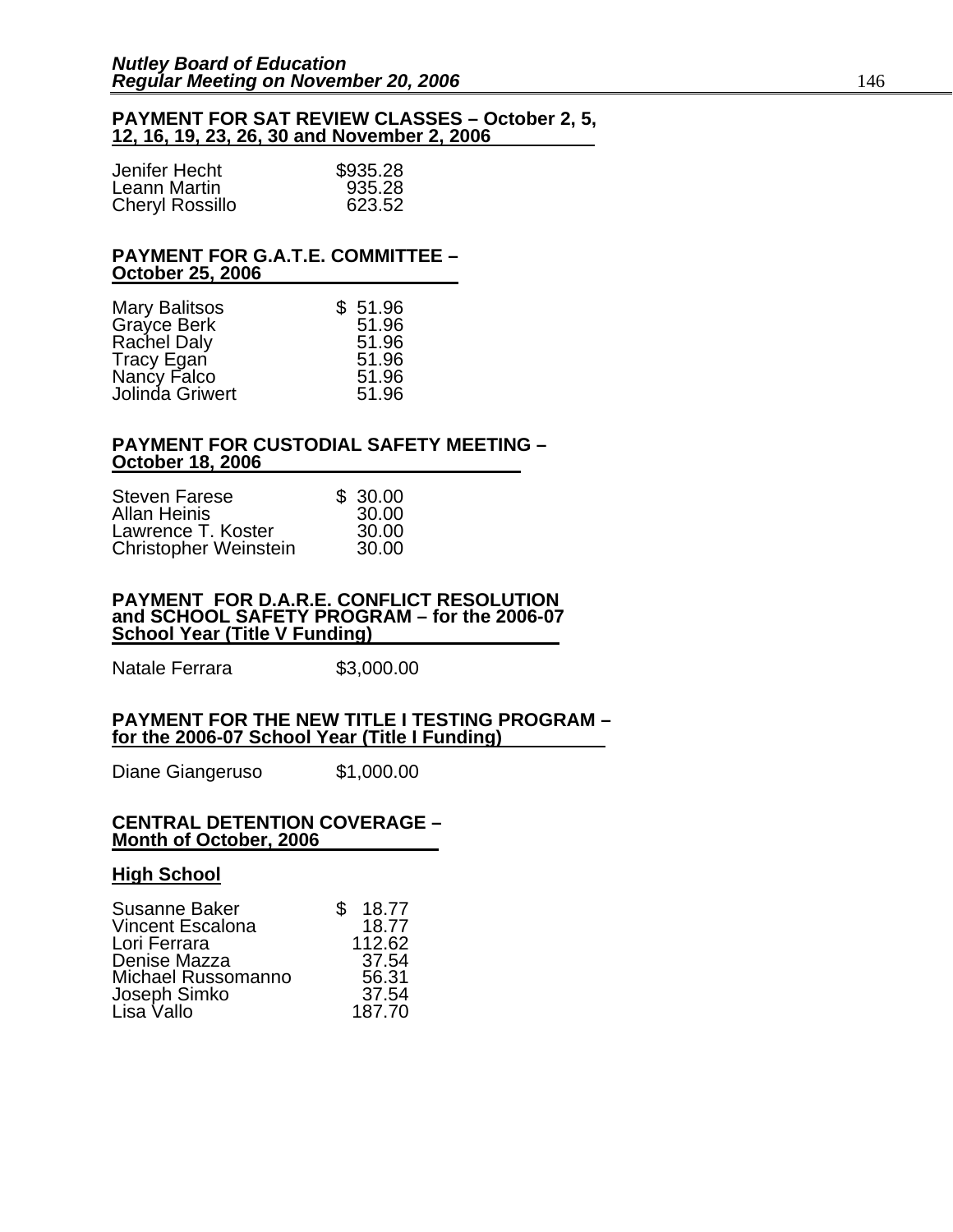#### **Franklin School**

| Jennifer Ambrose  | SS. | 56.31 |
|-------------------|-----|-------|
| Joseph Cappello   |     | 75.08 |
| Tracy Egan        |     | 56.31 |
| Louis Manganiello |     | 93.85 |
| Nicholas Norcia   |     | 37.54 |
| Luann Zullo       |     | 75.08 |

#### **SATURDAY MORNING SUSPENSIONS – Month of October, 2006**

#### **High School**

| Joseph Affinito                  | \$405.36 |
|----------------------------------|----------|
| Lori Ferrara                     | 313.80   |
| Marcellino Marra NHS(FMS) 235.35 |          |
| <b>Eric Puzio</b>                | 78.45    |
| Lisa Vallo                       | 78.45    |
|                                  |          |

#### **Franklin School**

| Joseph Cappello<br>Lawrence Tuorto | 78.45 |
|------------------------------------|-------|
|                                    | 78.45 |

#### **SPECIAL CLASS D PLACEMENT**

#### 20. **SPECIAL CLASS PLACEMENT – Educationally Disabled Students**

BE IT RESOLVED that the Board of Education hereby authorizes the Superintendent of Schools to assign classified handicapped children to education programs according to how they can best achieve success in learning in accordance with the rules and regulations pursuant to Title 18A, Chapter 46, NJ Statutes, and Title 6, Chapter 28, NJ Administrative Code, and

BE IT FURTHER RESOLVED that the Board of Education authorizes the attendance of Nutley students at the special education classes for the 2006-07 school year as per the attached Schedule D.

#### 21. **SPECIAL CLASS PLACEMENT – Educationally Disabled Students**

BE IT RESOLVED that the Board of Education authorizes the attendance of students in out-of-district special education classes for the 2006-07 school year as follows:

| School                                  | No. of | <b>Students Classification</b> | Effective<br>Date | Tuition              |
|-----------------------------------------|--------|--------------------------------|-------------------|----------------------|
| No.Hudson Acad. 1<br>No.Bergen, NJ      |        | <b>ADHD</b>                    |                   | 10/24/06 \$26,413.50 |
| Chapel Hill Acad. 1<br>Lincoln Park, NJ |        | <b>MDM</b>                     |                   | 11/2/06 \$35,500.00  |

#### **SPECIAL CLASS PLACEMENT**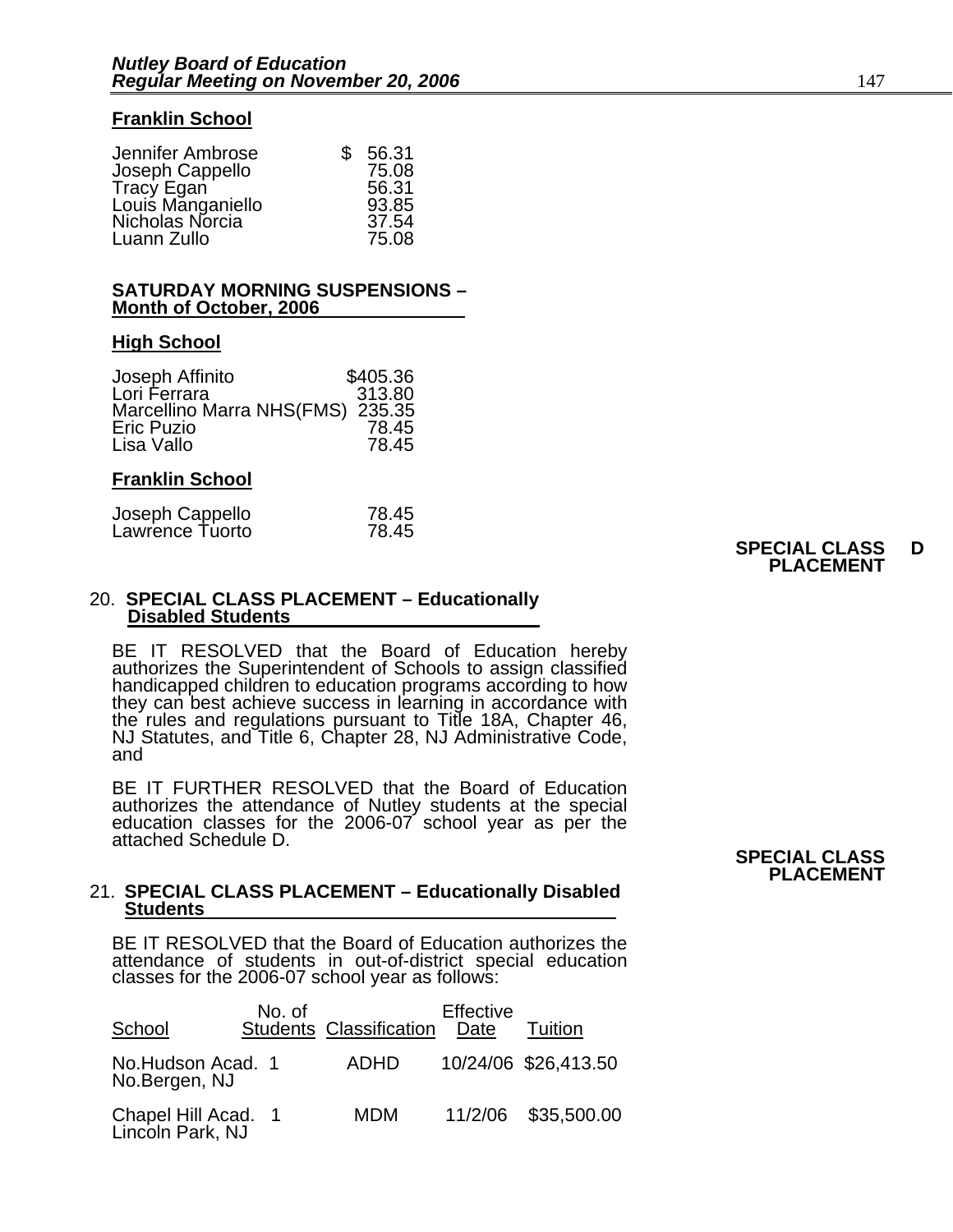Chapel Hill Acad. 1 SLD 11/16/06 \$33,500.00 Lincoln Park, NJ

#### 22. **RESIGNATION – Teacher**

BE IT RESOLVED that the Board of Education approves the acceptance of the resignation of Ms. Claudia Orellana, High School Spanish Teacher, effective November 30, 2006.

### **BOARD SECRETARY'S RESOLUTIONS** RESOLUTIONS

Trustee Williams moved, Trustee Alamo seconded, a motion that the Board approves the Board Secretary's Resolutions numbers 1 through 14 as listed below.

Resolutions 1 through 14 were unanimously approved by roll call vote.

#### 1. **SECRETARY & TREASURER'S REPORT**

BE IT RESOLVED that the Board of Education approves the acknowledgement and acceptance of the reports of the Board Secretary (Appendix A) and Treasurer of School Monies (Appendix B) for the period of October 31, 2006.

#### 2. **CERTIFICATION OF MAJOR ACCOUNT FUND STATUS**

BE IT RESOLVED that pursuant to NJAC 6A:23-2.11(c) 4, the Nutley Board of Education certifies that as of October 31, 2006, after review of the Secretary's monthly financial report (Appropriations section) and upon consultation with the<br>appropriate district officials, to the best of its knowledge no<br>major account or fund has been over-expended in violation of<br>NJAC 6A:23-2.11(b) and that sufficient fu meet the district's financial obligations for the remainder of the fiscal year. (Major funds are General Fund, Capital Projects and Debt Service.)

#### **3. BILLS AND MANDATORY PAYMENTS**

BE IT RESOLVED that the Board of Education approves the payment of bills and mandatory payments dated November 21, 2006 in the total amount of \$7,196,950.42 (Appendix C).

 **BOARD SECRETARY'S** 

## **SECY. & TREAS. A**

### **CERTIFICATION<br>MAJOR ACCOUNT FUND STATUS**

**BILLS &** 

**RESIGN TEACHER**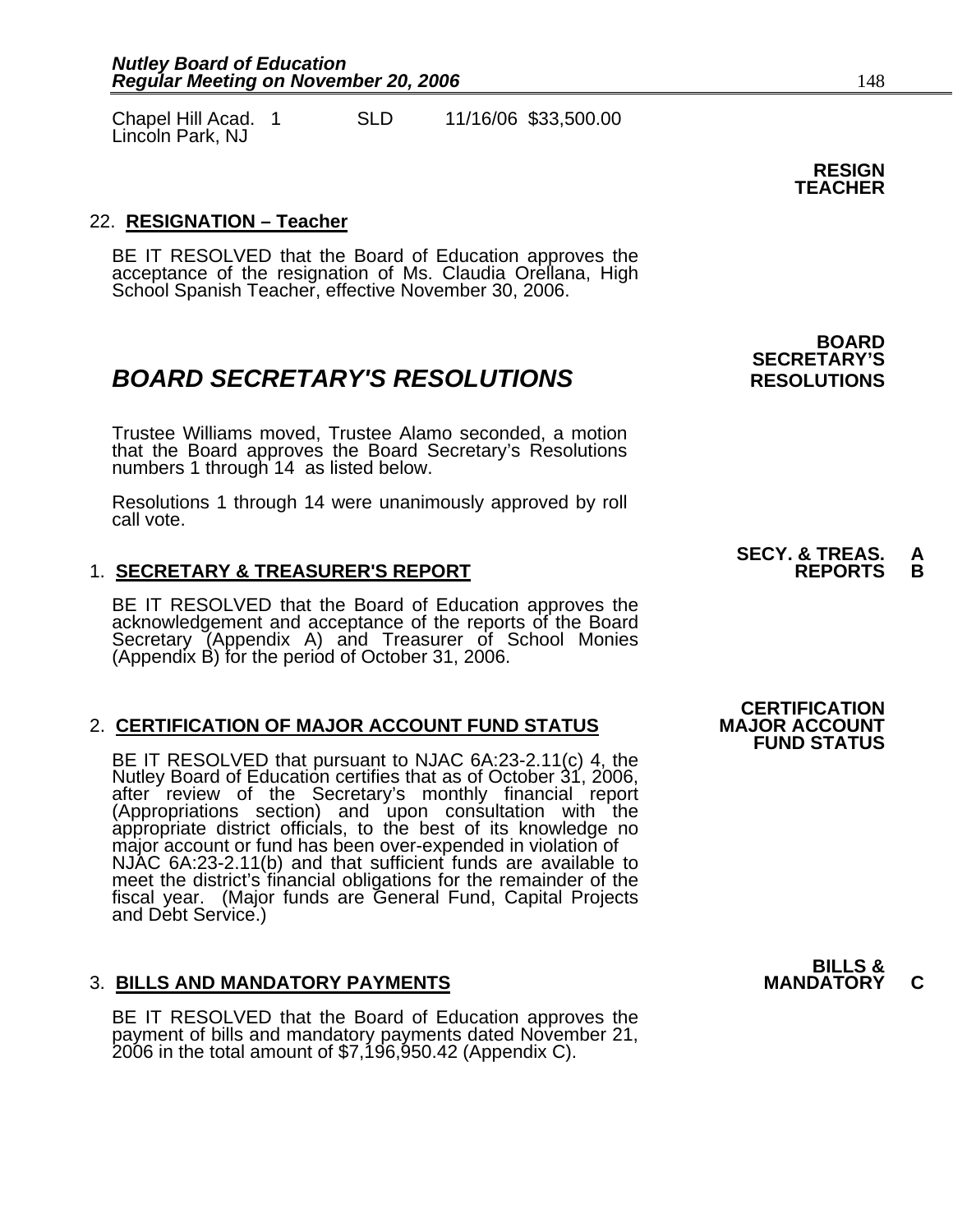## 4. **REQUESTS FOR USE OF SCHOOL BUILDINGS AND USE OF BUILDINGS D**

BE IT RESOLVED that the Board of Education approves the requests for the use of school buildings and grounds (Appendix D), that conform to the rules and regulations set by the Board of Education.

5. **TRANSFER SCHEDULE**<br>**BE IT RESOLVED that the Board of Education approves, in SCHEDULE**<br>**BE IT RESOLVED that the Board of Education approves, in** compliance with NJAC 6A:23-2.11(c)3ii, and NJSA 18A:22-8-1,<br>the transfers in the 2006-07 budget dated October 31, 2006 in<br>the amount of \$22,117.24 as appended (Appendix E).

#### 6. **SECTION 125 PREMIUM CONVERSION PLAN**

BE IT RESOLVED that the Nutley Board of Education (the "Board") makes a Section 125 Premium Conversion Plan benefit available to its employees and pays a portion of those benefit available to its employees and pays a portion of those premiums as set forth in the Plan effective January 1, 2007. The Board wishes to adopt such Plan as it complies with the<br>International Revenue code to enable its employees to elect to pay for their share of the group insurance premiums on a pretax salary reduction basis. The plan, as presented to this meeting, is hereby approved and adopted and the proper officers of the Board are hereby authorized and directed to execute and deliver to the administrator of the Plan one or more counterparts of the Plan.

BE IT ALSO RESOLVED that the Plan Administrator shall be instructed to take such actions that are deemed necessary and proper in order to implement the Plan, and to set up adequate accounting and administrative procedures to provide benefits under the plan.

BE IT FURTHER RESOLVED that the proper officers of the Board shall act as soon as possible to notify the employees of the Board of the adoption of the flexible Benefit Plan by the Board of the adoption of the flexible Benefit Plan by<br>delivering to each employee a copy of the Summary Description of the Plan in the form of the Summary Plan<br>Description presented to the meeting, which form is hereby<br>approved. **SCHOOL-TO-CAREER** 

## **PROGRAM**

#### 7. **SCHOOL-TO-CAREER TRANSITION PROGRAM AT NUTLEY HIGH SCHOOL - 2006-07 SCHOOL YEAR**

BE IT RESOLVED that the Board of Education approves a voluntary partnership with the following job sites to provide daily transition activities for Nutley High School students for the 2006-07 school year:

#### **SECTION 125 CONVERSION PLAN**

 **GROUNDS AND GROUNDS**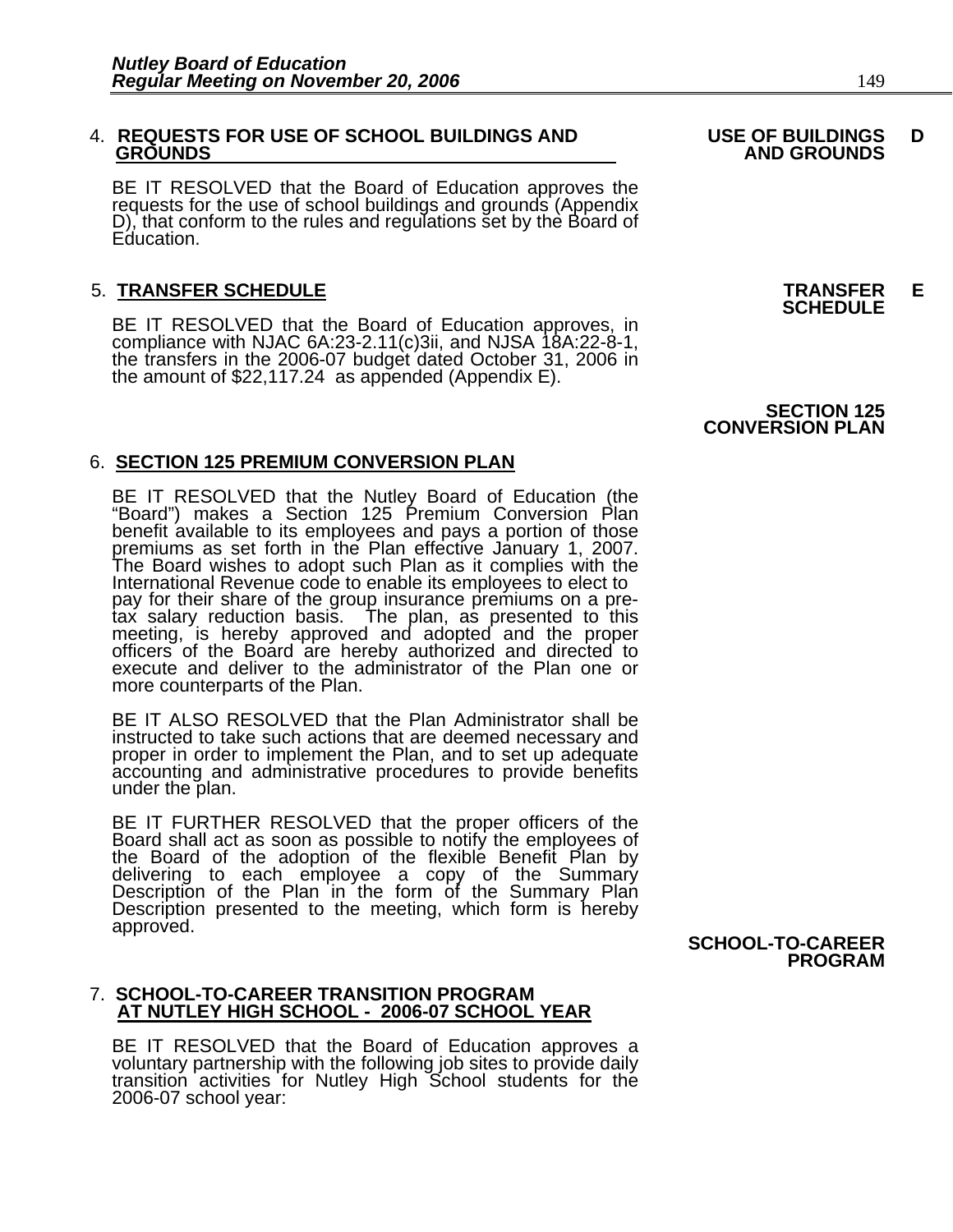Clara Maass Medical Center, Belleville Township of Nutley Administrative Offices CVS, Harrison Street, Nutley Ho-Ho-Kus Rets Institute, Nutley Capalbo's Gift Baskets, Cortland Street, Belleville Nutley Board of Education: Elementary & High School Settings

#### **APPROVE PARTIAL PAY TRU-VAL ELECTRIC CORP.**

**APPROVE PARTIAL PAY** 

## 8. **APPROVAL OF PARTIAL PAYMENT TO TRU-VAL ELECTRIC CORP.**

BE IT RESOLVED that the Board of Education approves partial payment in the amount of \$138,573.96 to Tru-Val Electric Corp.<br>for the Franklin Middle School Additions and Alterations Project<br>as per the recommendation of the Board's architect and construction manager.

### 9. **APPROVAL OF PARTIAL PAYMENT TO A. PFLUGH, INC. A. PFLUGH, INC.**

BE IT RESOLVED that the Board of Education approves partial payment in the amount of \$260,321.58 to A. Pflugh, Inc. for the Franklin Middle School Additions and Alterations Project as per<br>the recommendation of the Board's architect and construction manager.

> **APPROVE PARTIAL PAY CHANREE CONSTRUCTION CO.**

#### 10. **APPROVAL OF PARTIAL PAYMENT TO CHANREE CONSTRUCTION CO.**

BE IT RESOLVED that the Board of Education approves partial payment in the amount of \$651,063.00 to Chanree Construction Co. for the Franklin Middle School Additions and Alterations Project as per the recommendation of the Board's architect and construction manager.

> **APPROVE PARTIAL PAY SPARTA STEEL CORP.**

#### 11. **APPROVAL OF PARTIAL PAYMENT TO SPARTA STEEL CORP.**

BE IT RESOLVED that the Board of Education approves partial payment in the amount of \$56,514.27 to Sparta Steel Corp. for the Franklin Middle School Additions and Alterations Project as per the recommendation of the Board's architect and construction manager.

 **APPROVE PARTIAL PAY BILL LEARY** 

## 12. **APPROVAL OF PARTIAL PAYMENT TO BILL LEARY AIR CONDITIONING & HEATING**

BE IT RESOLVED that the Board of Education approves partial payment in the amount of \$119,600.17 to Bill Leary Air Conditioning & Heating for the Franklin Middle School Additions and Alterations Project as per the recommendation of the Board's architect and construction manager.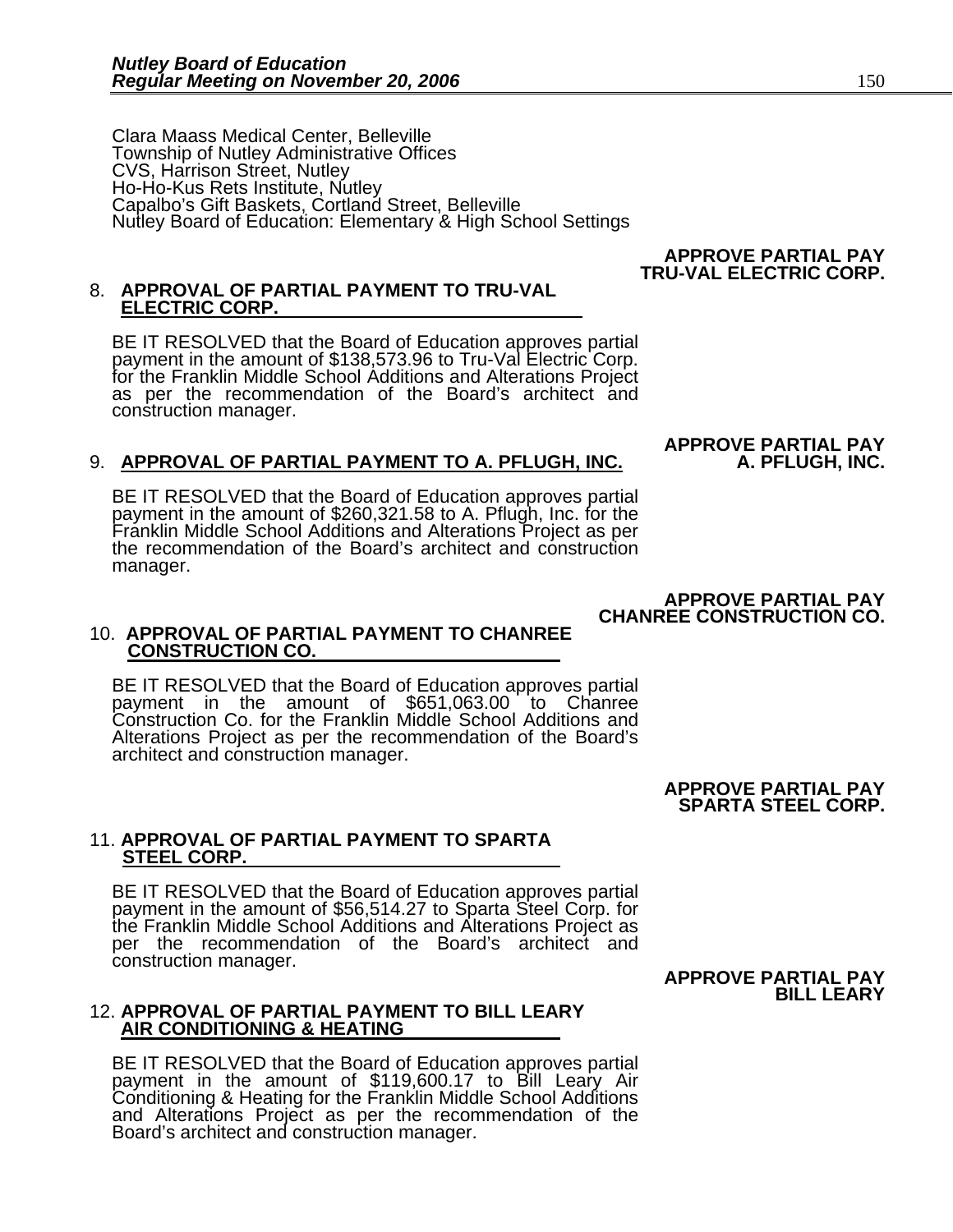#### **APPROVE QAAR REPORT 2005-06**

#### 13. **APPROVAL OF THE QAAR REPORT FOR SCHOOL YEAR 2005-06**

BE IT RESOLVED that the Board of Education approves the district's Quality Assurance Annual Report (QAAR) for the 2005-06 school year including school objectives as publicly presented at the October 9, 2006 work session.

#### **APPROVE INTERLOCAL SERVICES AGREEMENT**

#### 14. **APPROVAL OF INTERLOCAL SERVICES AGREEMENT**

WHEREAS, the Township of Nutley and the Board of Education have collaborated together in an effort to develop projects that will improve access and maintenance on public roads that access school facilities; and

WHEREAS, the Township of Nutley Engineering Department has provided plans specifically designed to address and improve the unique traffic flow/safety issues and maintenance at certain public schools; and

WHEREAS, the Township has submitted plans to the State of New Jersey Department of Transportation for Safe Routes to Schools Grants and will continue to do so in the future; and

WHEREAS, the Township and the Board of Education recognize the value of interlocal cooperation as a way of reducing duplication and overlap of services and as a means of efficient and economical utilization of resources;

NOW, THEREFORE, BE IT RESOLVED, BY the Board of Commissioners of the Township of Nutley in the County of Essex, State of New Jersey as follows:

The Mayor and the Board of Commissioners will enter into an Interlocal Services Agreement to enumerate the duties, roll and responsibilities of the parties in the grant submission process for the aforementioned grants. **SUPPORT FOR** 

#### 15. **SUPPORT FOR S-1443/A-1607**

BE IT RESOLVED that the Nutley Board of Education supports S-1443/A-1607 that would provide up to 24 hours of paid family-leave time during any 12-month period for a parent or guardian of a child with special needs in a public school. Special needs are defined broadly under the bills and include<br>not only children with disabilities, but children who have "specific academic needs or disciplinary concerns, including but not limited to behavior problems, social problems, problems with tardiness or lateness, or health-related concerns." This paid leave would be for the purpose of allowing a parent or guardian to attend any school-related conference, meeting,

## **S-1443/A-1607**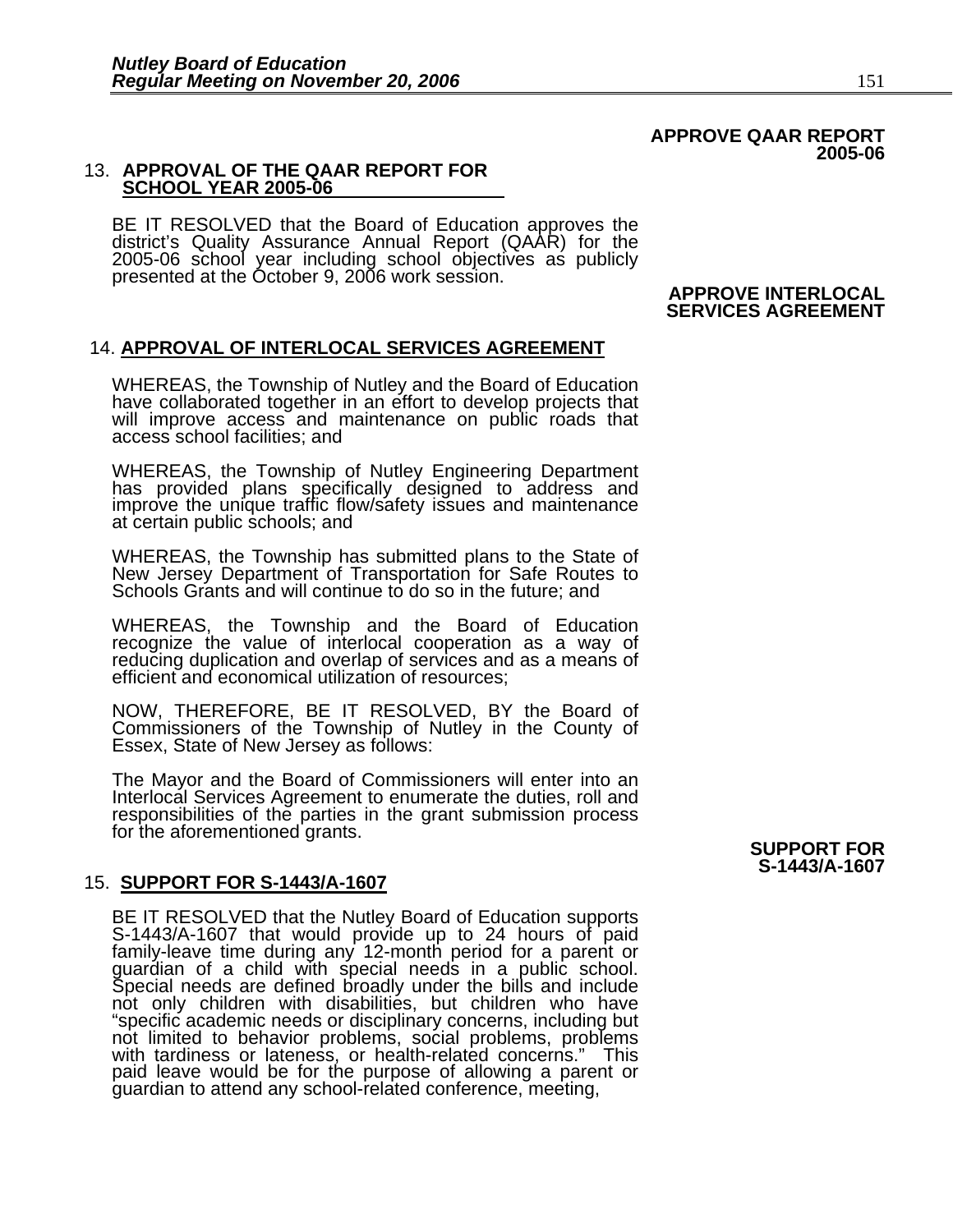event or function which is requested or required by the school administration, teacher, or professional staff member. Both public and private employers with 50 or more employees would fall under the provisions of these bills.

This legislation would allow parents or guardians of a child with special needs to be involved in their child's progress in school, as well as develop a better working relationship with his or her teachers and other school staff. The importance of communication between parents and teache cannot be underestimated. This is a benefit that can't be counted in dollars; it can be the key to your child's success, not only in school but in all future endeavors.

Trustee Alamo asked that the Board Secretary send a certified<br>copy of the above resolution to the State Assemblyman and<br>State Senator.

### 16. **ACCEPTANCE OF PRELIMINARY ELIGIBLE COSTS AND ELECTION TO RECEIVE STATE FUNDING AS A GRANT PURPLEM AS A GRANT PRODUCT A GRANT PRODUCT AS A GRANT PURPLEM IN A GRANT PRODUCT AS A GRANT PURPLEM IN A GRANT PURPLEM IN A GRANT PURPLEM THE MEAN POST OF THE MEAN PRODUCT AS A School**

WHEREAS the Nutley Board of Education ("Board") has<br>submitted an application for a school facilities project pursuant<br>to Section 5 of the Educational Facilities Construction and Financing Act, P.L. 2000, c.72 ("EFCFA" or "Act") and the<br>New Jersey Department of Education ("Department") New Jersey Department of Education ("Department")<br>implementing regulations at N.J.A.C. 6A:26-1 et seq.

WHEREAS the district has received from the Department a letter approving said application and determining preliminary eligible costs ("PEC") for the project.

NOW, THEREFORE, BE IT RESOLVED, That the Board acknowledges the Department's determination that the project does not include any spaces inconsistent with the facilities efficiency standards or the applicable programmatic model in the district's approved Long Range Facilities Plan.

BE IT FURTHER RESOLVED, That the district elects to construct the project itself.

BE IT FURTHER RESOLVED, That the district elects to receive its State funding support in the form of debt service.

BE IT FURTHER RESOLVED, That the Board hereby accepts the PEC determined by the Department as final eligible costs and will not appeal this determination.

BE IT FURTHER RESOLVED, That the Superintendent is authorized to notify the Department of these elections.

### **ACCEPT PRELIMINARY**

**ELIGIBLY COSTS**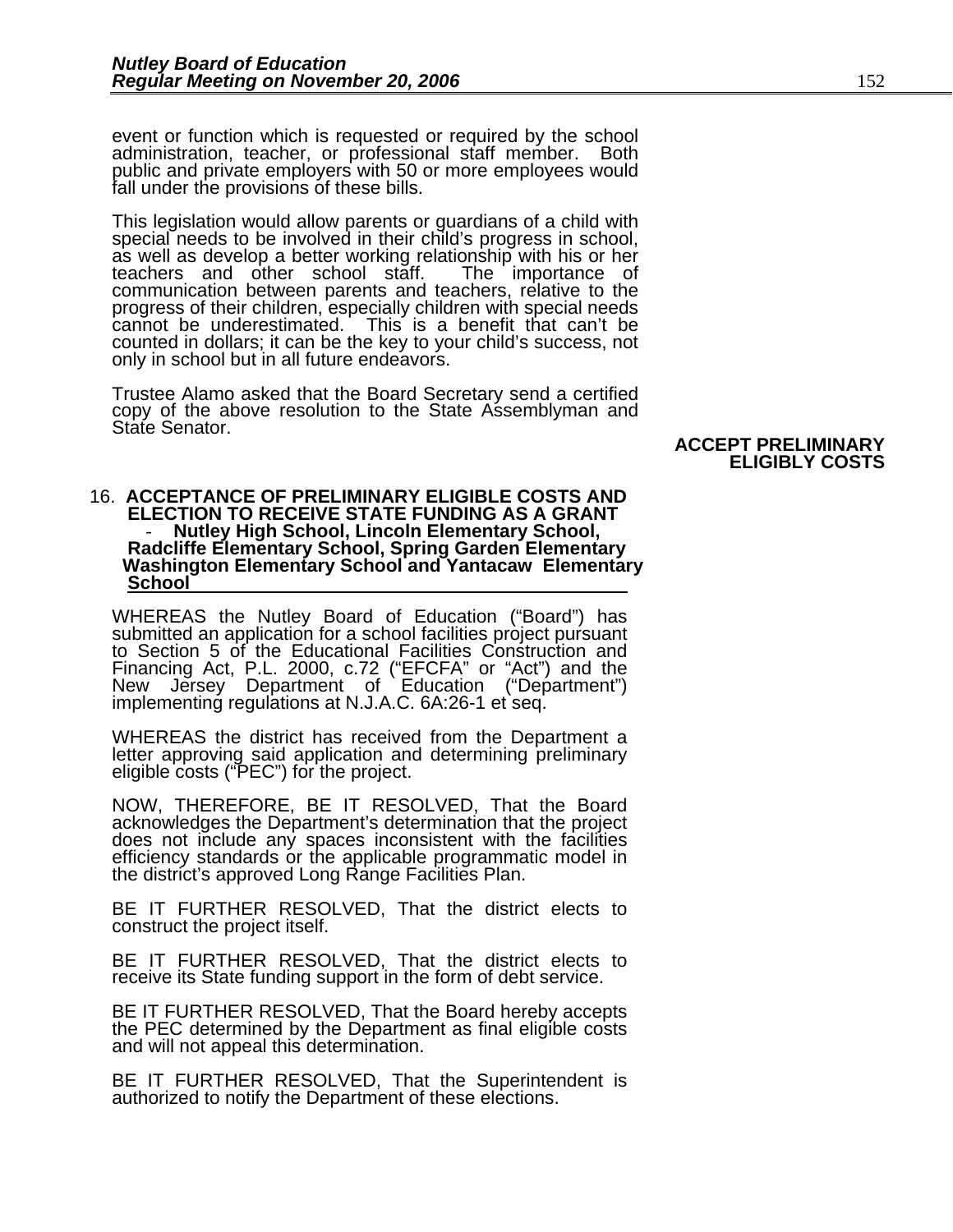**PROVIDE A SPECIAL SCHOOL DISTRICT ELECTION DEC. 12, 2006** 

#### 17. **RESOLUTION PROVIDING FOR A SPECIAL SCHOOL DISTRICT ELECTION TO BE HELD ON DECEMBER 12, 2006 FOR CONSIDERATION OF A SCHOOL BOND PROPOSAL**

BE IT RESOLVED BY THE BOARD OF EDUCATION OF THE TOWNSHIP OF NUTLEY IN THE COUNTY OF ESSEX, NEW JERSEY (not less than a majority of the full membership of the Board concurring) AS FOLLOWS:

1. It is hereby determined that a bond proposal will be submitted for voter approval at the special election to be scheduled for December 12, 2006 between the hours of 2:30 p.<br>m. and 9:00 p.m. as permitted and required by law. The form<br>of the proposal will read substantially as follows with such<br>adjustments as provided by bond counsel guidelines that may be issued by the Department of Education:

#### **PROPOSAL**

The Board of Education of the Township of Nutley in the County of Essex, New Jersey is authorized: (a) to undertake various renovations and improvements to the Nutley High School, Lincoln Elementary School, Radcliffe Elementary School, Washington Elementary School, and Yantacaw Elementary School; (b) to undertake the construction of an addition and renovations to the Spring Garden School; (c) to<br>acquire the necessary furnishings and equipment and undertake any associated site work; (d) to appropriate \$38,500,000, funded in part by a grant from the State of New<br>Jersey in the amount of \$15,142,217; and (e) to issue bonds in Jersey in the amount of \$15,142,217; and (e) to issue bonds in the principal amount of \$23,357,783; and (f) to transfer the local share between the school facilities projects.

The final eligible cost of the projects approved by the Commissioner of Education is \$37,855,542, consisting of \$8,740,000 for Nutley High School, \$5,530,000 for Lincoln Elementary School, \$3,400,000 for Radcliffe Elementa Elementary School, \$3,400,000 for Radcliffe Elementary School, \$7,055,542 for Spring Garden Elementary School, \$7,600,000 for Washington Elementary School, and \$5,530,000 for Yantacaw Elementary School. None of the projects include any school facility construction elements in addition to the facilities efficiency standards developed by the Commissioner of Education or not otherwise eligible for State support pursuant to N.J.S.A. 18A:7G-5(g).

Bonds also are authorized for these improvements for an additional amount not to exceed \$15,142,217, or the amount of the State grant, for a total bond authorization of \$38,500,000, in order to permit the School District to finance the entire cost of the improvements, if any portion of the State grant is not the improvements, if any portion of the State grant is not<br>available. In the event that the School District is required to<br>issues bonds to finance any portion of the improvements not financed with a grant, the School District will be entitled to receive debt service aid from the State of New Jersey that will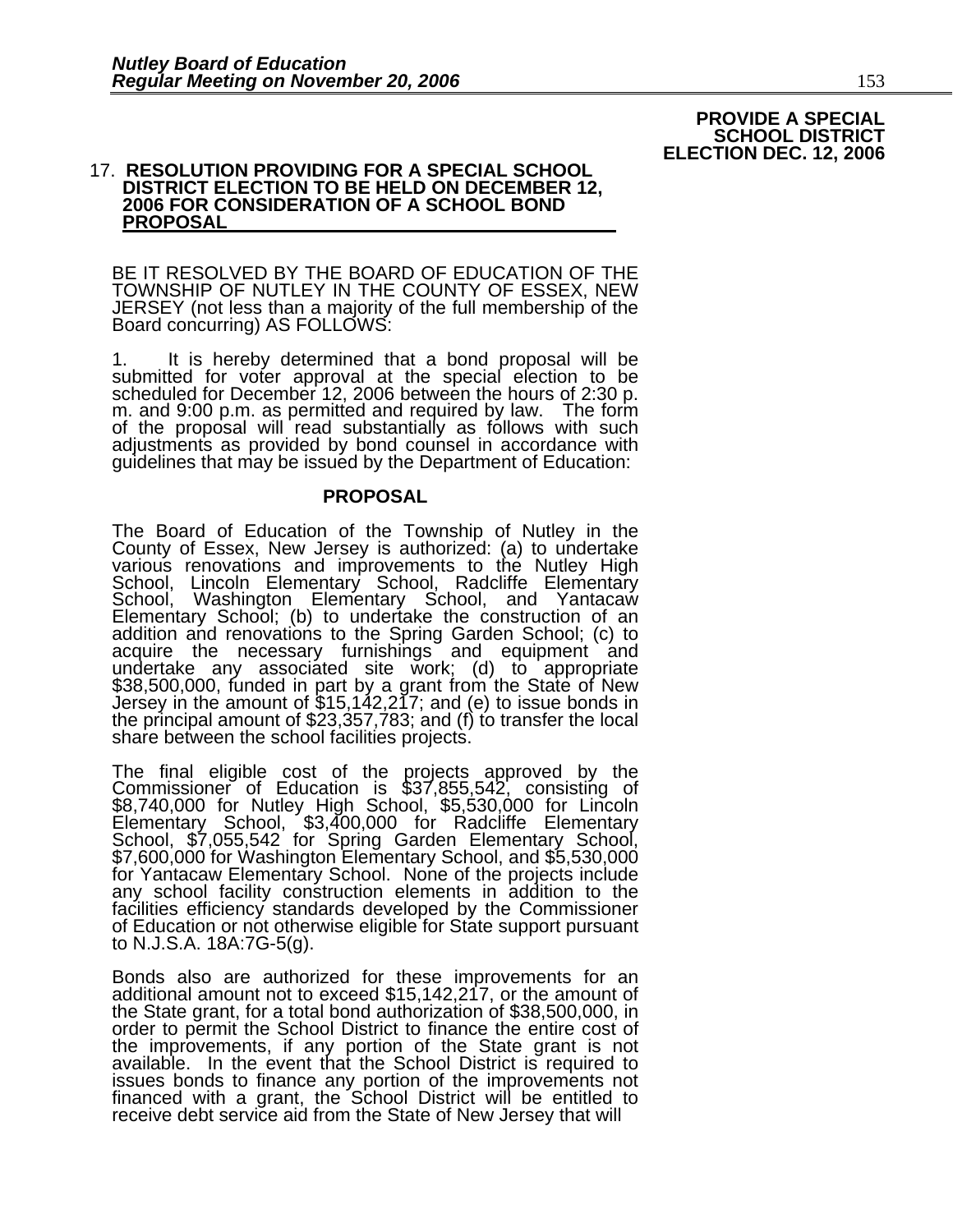equal 40% of the annual debt service due on the final eligible costs of the improvements.

2. The Board of Education hereby authorizes the Business Administrator/Board Secretary to amend the above-mentioned proposal in accordance with any subsequent amendments received from the New Jersey Department of Education.

3. The Board of Education hereby approves and adopts the proposal provided pursuant to Section 1 and, subject to the approval of the legal voters of the school district, hereby determines to carry out the project described therein (the "Project").

4. The Board of Education hereby acknowledges and confirms that in accordance with N.J.S.A. 18A:24-16 and 18A:24-17 a supplemental debt statement has been prepared by the chief financial officer of the Township of Nutley, being effect to the proposed authorization of bonds of the school district in the maximum amount of bonds authorized in the proposal. The supplemental debt statement has been filed in the office of the Clerk of the Township of Nutley and in the office of the Business Administrator/Board Secretary of this<br>Board of Education prior to the final adoption of the proposal<br>and will be filed in the office of the Director of the Division of Local Government Services in the Department of Community Affairs prior to the date of the special election.

5. The Business Administrator/Board Secretary is hereby authorized and directed to send a certified copy of the proposal to the County Clerk as required by N.J.S.A. 19:60-2 and to request the County Clerk to conduct the sp

6. The Board has acknowledged receipt of the Preliminary Eligible Costs (PEC) letter from the Department of Education grant under Section 15 of the *Educational Facilities*  Construction and Financing Act, P.L. 2000, c. 72, effective July<br>18, 2000 (the "Act") and to construct the Project itself. The<br>Board has also determined to accept the Project's PEC amount<br>as determined by the Department of as determined by the Department of Education and not to appeal such determination. The Business Administrator/Board Secretary is hereby authorized, if necessary, to notify the Department of Education of the District's determination with respect to the eligible costs, the construction of the Project, and the receipt of grant funds as facilities aid pursuant to Section 15 of the Act. In the event that grant funds are not available, or not available on a timely basis, the Board will elect to receive debt service aid under the Act, and the Business Administrator/Board Secretary shall notify the Department of Education of such election.

7. The Board authorizes the President or the Business Administrator to execute and to deliver the Act's Section 15 Grant Agreements for the Project.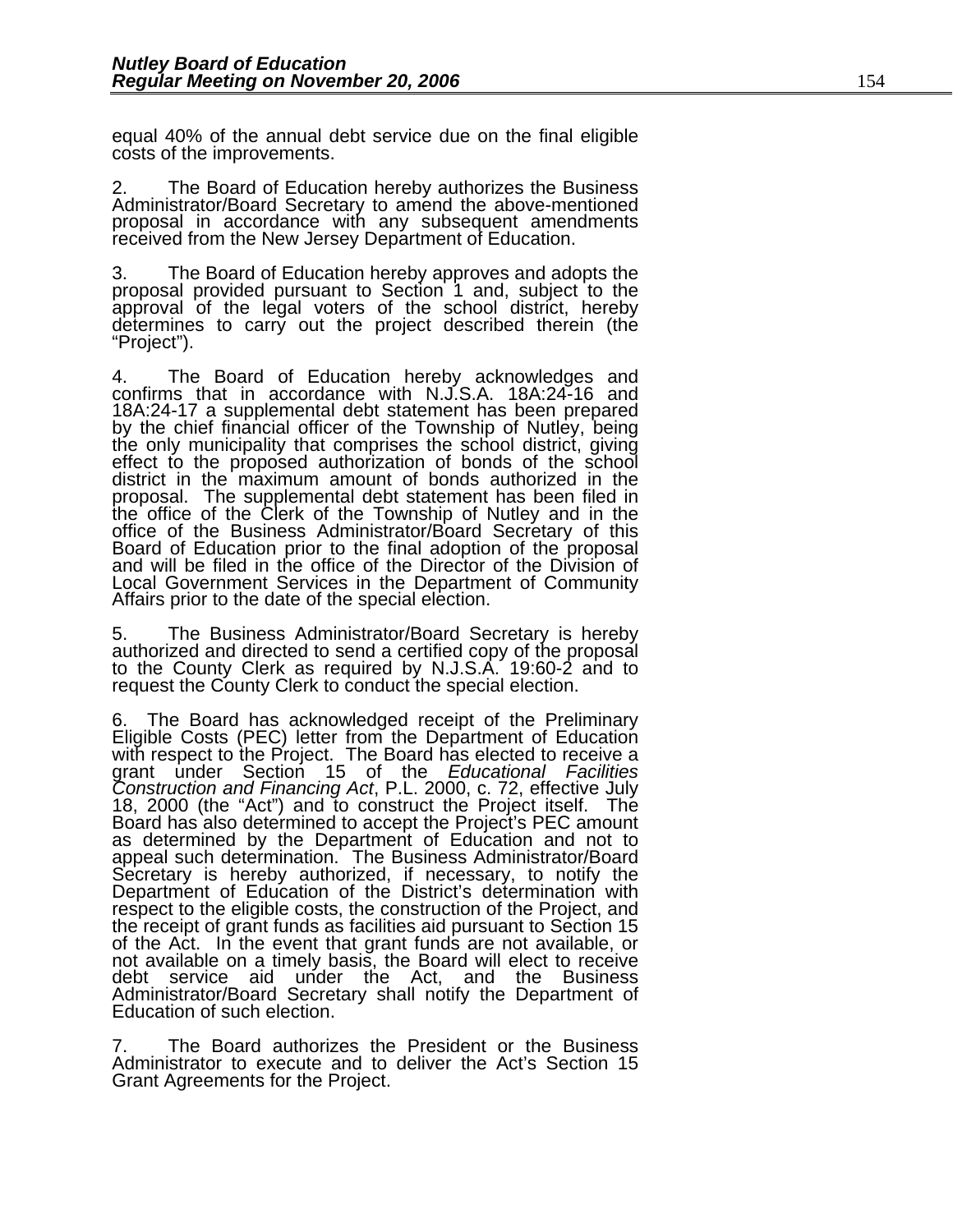8. The Board delegates the authority for the supervision of the Project to the Business Administrator/Board Secretary pursuant to the New Jersey Schools Construction Corporation's Grant Agreement guidelines.

9. The educational plans and the schematic plans for the construction of the Project have heretofore been approved by this Board of Education, and such approval is hereby reconfirmed.

10. The Board President, the Superintendent of Schools, the Business Administrator/Board Secretary, the Project Architect, Bond Counsel and other appropriate representatives of the Board (the "Board Representatives") have required, to the State Department of Education for approval and to make application to the Commissioner of Education for Project and, if necessary, any required amendment to the long-<br>range facilities plan, in accordance with the requirements of the<br>Act and N.J.A.C. 6A:26-3.2.

11. The Board Representatives have heretofore further been authorized and directed to submit the schematic plans and any other required information to the Planning Board for review and comment, and such authorization and direction is hereby reconfirmed.

12. DCM Architecture, the architect for the Project, has<br>heretofore been authorized and delegated the responsibility to<br>prepare the plans and specifications for the Project in<br>consultation with and under the supervision of purpose on behalf of the Board, and such authorizations and delegations are hereby reconfirmed and ratified, all in accordance with the requirements of N.J.S.A. 18A:18A-16.

13. The Board representatives are hereby authorized to take all steps necessary to implement this resolution. The Business Administrator/Board Secretary is further authorized and directed to request the County Clerk, the County Board of Elections, the County Superintendent of Elections, and the Clerk of the Township of Nutley as applicable to conduct the special election, and the Business Administrator/Board Secretary is authorized to act on behalf of the Board to make such determinations required of the Board for the conduct of the election.

#### **HEARING OF CITIZENS CITIZENS**

Resident Greg Palma expressed his displeasure with the name change for the Franklin Middle School. He asked the Board to rescind the name change and handed the Board President 500 names opposing this name change.

**HEARING OF**